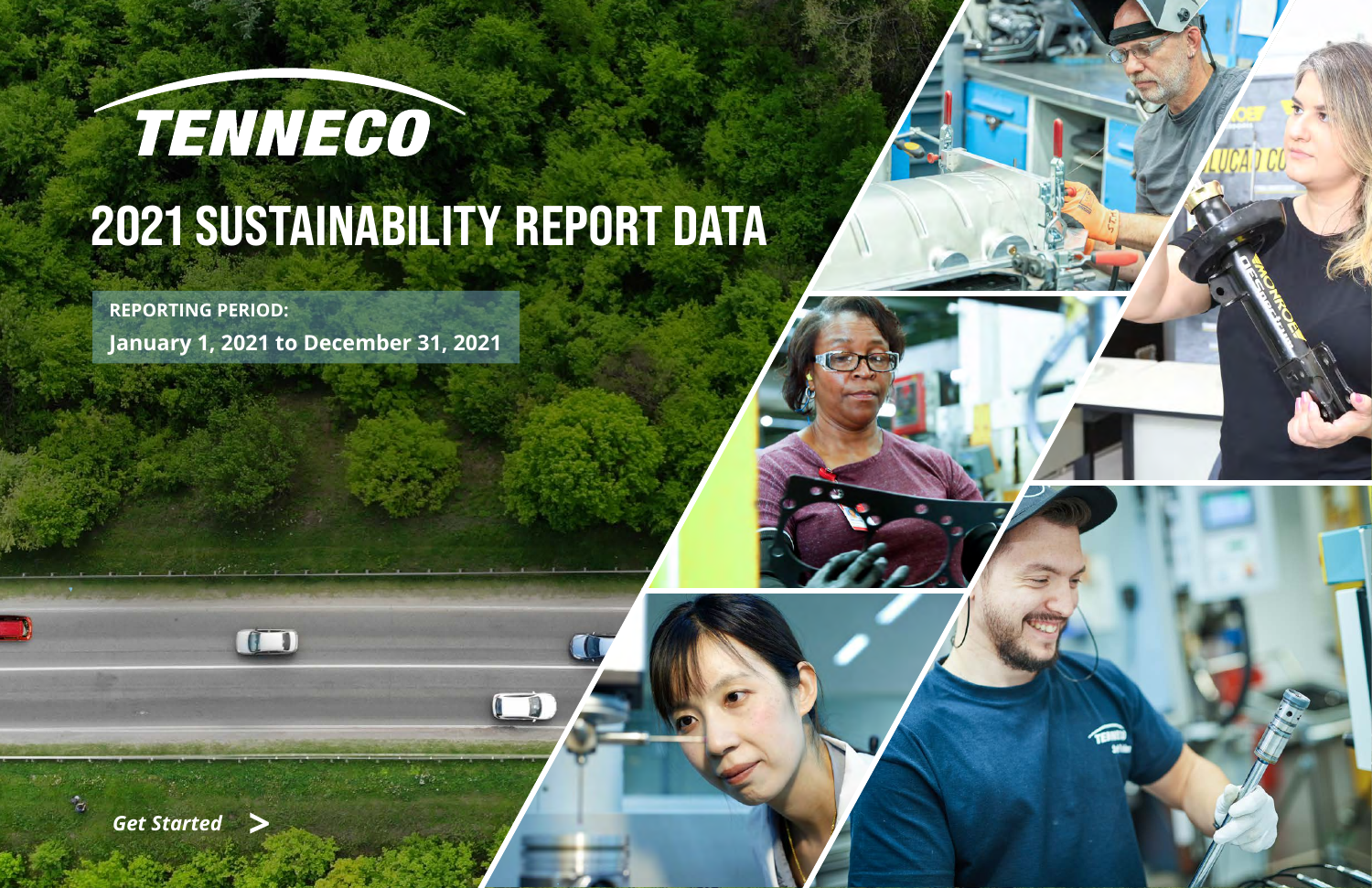|                                                                | 2019                            | 2020     | 2021     |
|----------------------------------------------------------------|---------------------------------|----------|----------|
| <b>Business Profile</b>                                        |                                 |          |          |
| Number of team members                                         | 78,000                          | 73,000   | 71,000   |
| Revenue (Millions USD)                                         | \$17,450                        | \$15,379 | \$18,035 |
| Number of manufacturing sites                                  | 217                             | 201      | 196      |
| Number of aftermarket distribution centers and warehouses      | 41                              | 33       | 29       |
| Number of globally networked engineering and technical centers | 45                              | 39       | 38       |
| Area of manufacturing plants (square meters)                   | $\hspace{0.1mm}-\hspace{0.1mm}$ | 3.34 M   | 3.39M    |

## <span id="page-1-0"></span>**Business Overview**

### **Environmental**

Total water withdrawn from areas with water stress (megaliters) *—* — 2,320 Water Intensity (megaliters/\$M Revenue) 0.493

|                                                                            | 20191                    | 20201                    | 2021       |
|----------------------------------------------------------------------------|--------------------------|--------------------------|------------|
| <b>Greenhouse Gas Emissions<sup>2</sup></b>                                |                          |                          |            |
| Direct (Scope 1) GHG emissions (MT CO2)                                    | 261,106                  | 219,835                  | 235,465    |
| Energy indirect (Scope 2) GHG emissions (MT CO2)                           | 1,151,163                | 1,008,633                | 1,080,791  |
| Emissions intensity (Scope 1&2) (MT CO2e/\$M revenue)                      | 81                       | 80                       | 73         |
| <b>Energy Use</b>                                                          |                          |                          |            |
| Total energy consumption (GJ)                                              | 14,478,599               | 12,412,693               | 13,277,253 |
| Energy Intensity (gigajoules/\$M Revenue)                                  | 830                      | 807                      | 736        |
| Percentage of grid Electricity                                             | 64%                      | 65%                      | 65%        |
| Percentage of renewable energy consumption                                 |                          |                          | 10%        |
| <b>Environmental Management System<sup>3</sup></b>                         |                          |                          |            |
| Percentage of sites certified to ISO 14001 Environmental Management System | $\qquad \qquad$          | 81%                      | 84%        |
| Percentage of sites certified to ISO 50001 Energy Management System        |                          | 16%                      | 12%        |
| Waste <sup>4</sup>                                                         |                          |                          |            |
| Total amount of waste from manufacturing (MT)                              | $\overline{\phantom{m}}$ | $\overline{\phantom{m}}$ | 159,932    |
| Total amount of hazardous waste (MT)                                       |                          |                          | 33,229     |
| Percentage of hazardous waste                                              | $\qquad \qquad$          | $\overline{\phantom{m}}$ | 21%        |
| Total amount of non-hazardous waste (MT)                                   |                          |                          | 126,703    |
| Percentage of non-hazardous waste                                          |                          |                          | 79%        |
| Total amount of waste recycled (MT)                                        |                          |                          | 125,165    |
| Percentage of waste recycled                                               |                          |                          | 78%        |
| Total amount of waste to landfill (MT)                                     |                          | $\overline{\phantom{m}}$ | 30,394     |
| Percentage of waste to landfill                                            |                          |                          | 19%        |
| Total amount of waste disposed - incinerated and all other (MT)            | $\qquad \qquad$          |                          | 4,373      |
| Percentage of waste disposed - incinerated and all other                   |                          | $\overline{\phantom{m}}$ | 3%         |
| <b>Water</b>                                                               |                          |                          |            |
| Total water withdrawn (megaliters)                                         | 8,603                    | 7,097                    | 7,305      |

<sup>2</sup> The calculations include CO<sub>2</sub>, CH4 and N2O. We used emissions factors from the IEA and EPA, and used global warming potential (GWP) rates from the IPCC. We used operational control for our consolidation approach for e *Standards. Excludes emissions related to company cars, select storage facilities and small offices not currently tracked in our systems estimated to represent less than 1% of total emissions.*

<sup>3</sup> Scope of management system certification percentages includes manufacturing sites. The changes in ISO coverage from the reported 2020 percentages are mainly due to enhanced visibility and verification of certification *4 Waste data represents approximately 80% of manufacturing sites.* 

| 7,097                    | 7,305 |
|--------------------------|-------|
| $\overline{\phantom{m}}$ | 2,320 |
| 0.461                    | 0.405 |

 $2 \ge$ 

*1 Due to an enhancement in our data management system in 2021 leading to improved quality of ESG information, we have restated 2019 and 2020 GHG emissions, energy and water data.*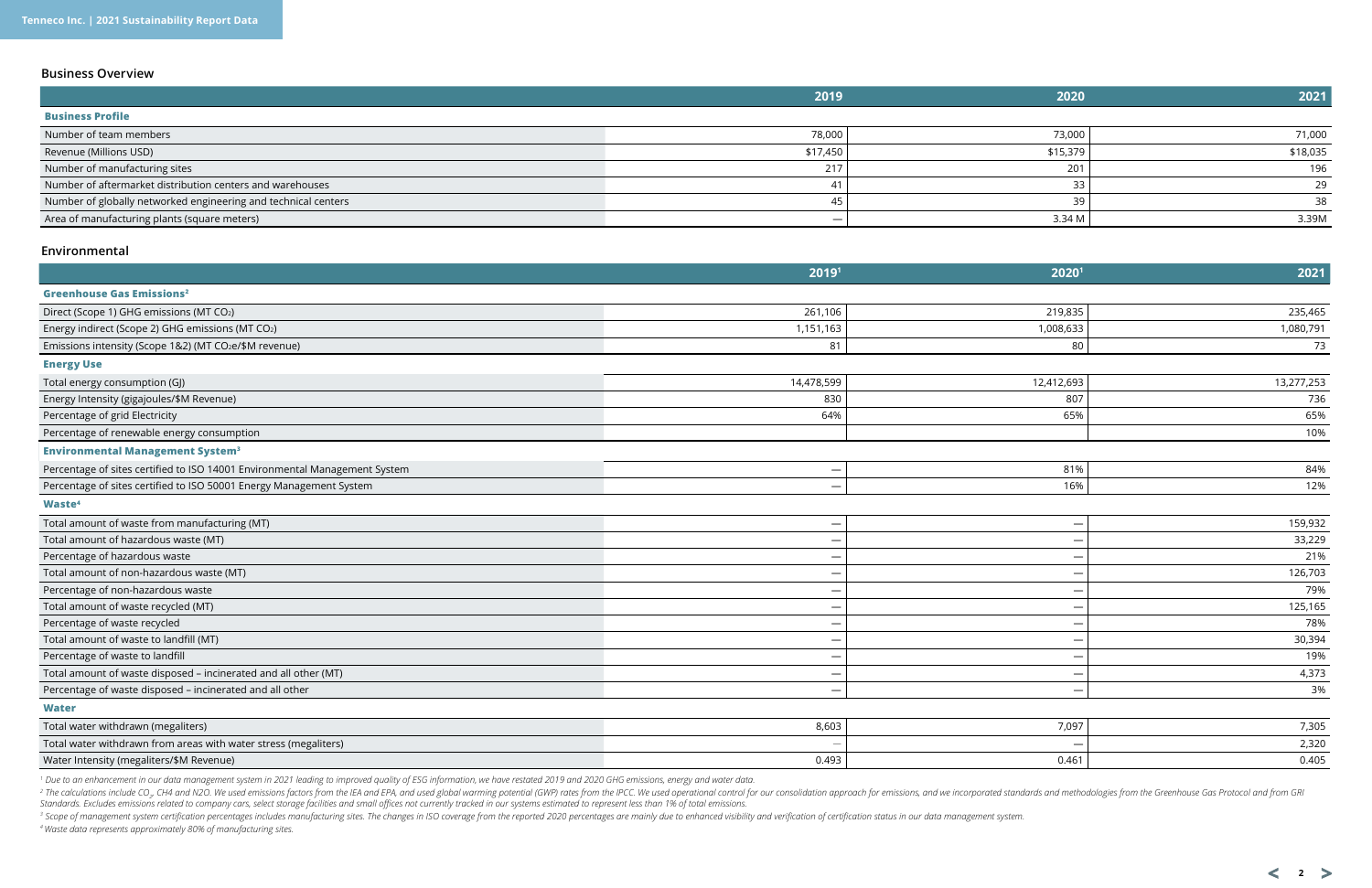# **Health and Safety**

|                                              | 2019                     | 2020        | 2021        |
|----------------------------------------------|--------------------------|-------------|-------------|
| <b>Occupational Health and Safety</b>        |                          |             |             |
| Recordable incident rate <sup>1</sup>        | 0.67                     | 0.54        | 0.55        |
| Lost time injury frequency rate <sup>2</sup> | $\overline{\phantom{m}}$ |             | 1.33        |
| Number of recordable work-related injuries   | 585                      | 394         | $468^3$     |
| Number of hours worked                       | 189,123,469              | 146,696,397 | 170,606,895 |

*1 These rates have been calculated based on 200,000 hours worked, and no workers were excluded from this disclosure. We used OSHA standards to compile the data.*

*2 Lost time injury frequency rate = (Total number of lost time injury events) x 1,000,000 / Total hours worked company wide.*

<sup>3</sup> Increase compared to 2020 can be attributed to more work hours and higher employee turnover. Our EHS team is focused on our High-Risks Activities Program to reduce the number of incidents stemming from high risk activi

# **Talent Attraction and Retention**

1 Information combines data for full-time and part-time employees. We do not currently track the global breakdown for full-time and part-time, but we continue to improve our reporting processes. Data was pulled from the Te *and inactive company employees were included. We did not include system splits in termination reporting.*

| 2019                                                                  | 2020                     | 2021 |
|-----------------------------------------------------------------------|--------------------------|------|
| <b>Average Annual Training Hours Per Salaried Team Member (Hours)</b> |                          |      |
| <b>Asia Pacific</b><br>8                                              | 14                       | 10   |
| Americas<br>8                                                         | 13                       | 14   |
| <b>EMEA</b><br>5                                                      | 8                        | 9    |
| Global<br>$\overline{7}$                                              | 12                       | 11   |
| Total Employees by Employment Contract, by Gender <sup>1</sup>        |                          |      |
| Permanent                                                             |                          |      |
| Male                                                                  | 77%                      | 77%  |
| Female<br>$\qquad \qquad -$                                           | 23%                      | 23%  |
| <b>Total Employees by Employment Contract, by Region</b>              |                          |      |
| <b>Permanent</b>                                                      |                          |      |
| <b>Asia Pacific</b><br>$\overline{\phantom{m}}$                       | 19%                      | 41%  |
| Americas                                                              | 41%                      | 20%  |
| <b>EMEA</b><br>$\overline{\phantom{m}}$                               | 40%                      | 39%  |
| Temporary                                                             |                          |      |
| <b>Asia Pacific</b><br>$\overline{\phantom{m}}$                       | 16%                      | 71%  |
| Americas<br>$\overline{\phantom{m}}$                                  | 65%                      | 13%  |
| <b>EMEA</b><br>$\overline{\phantom{m}}$                               | 20%                      | 16%  |
| <b>Diversity of Total U.S. Employees</b>                              |                          |      |
| 23%<br>Percentage of Employees, U.S. Minority <sup>2</sup>            | $\overline{\phantom{m}}$ | 30%  |

*2 Native Hawaiian or Other Pacific Islander/Asian/Hispanic or Latino/American Indian or Alaska Native/Black or African American/two or more races.*

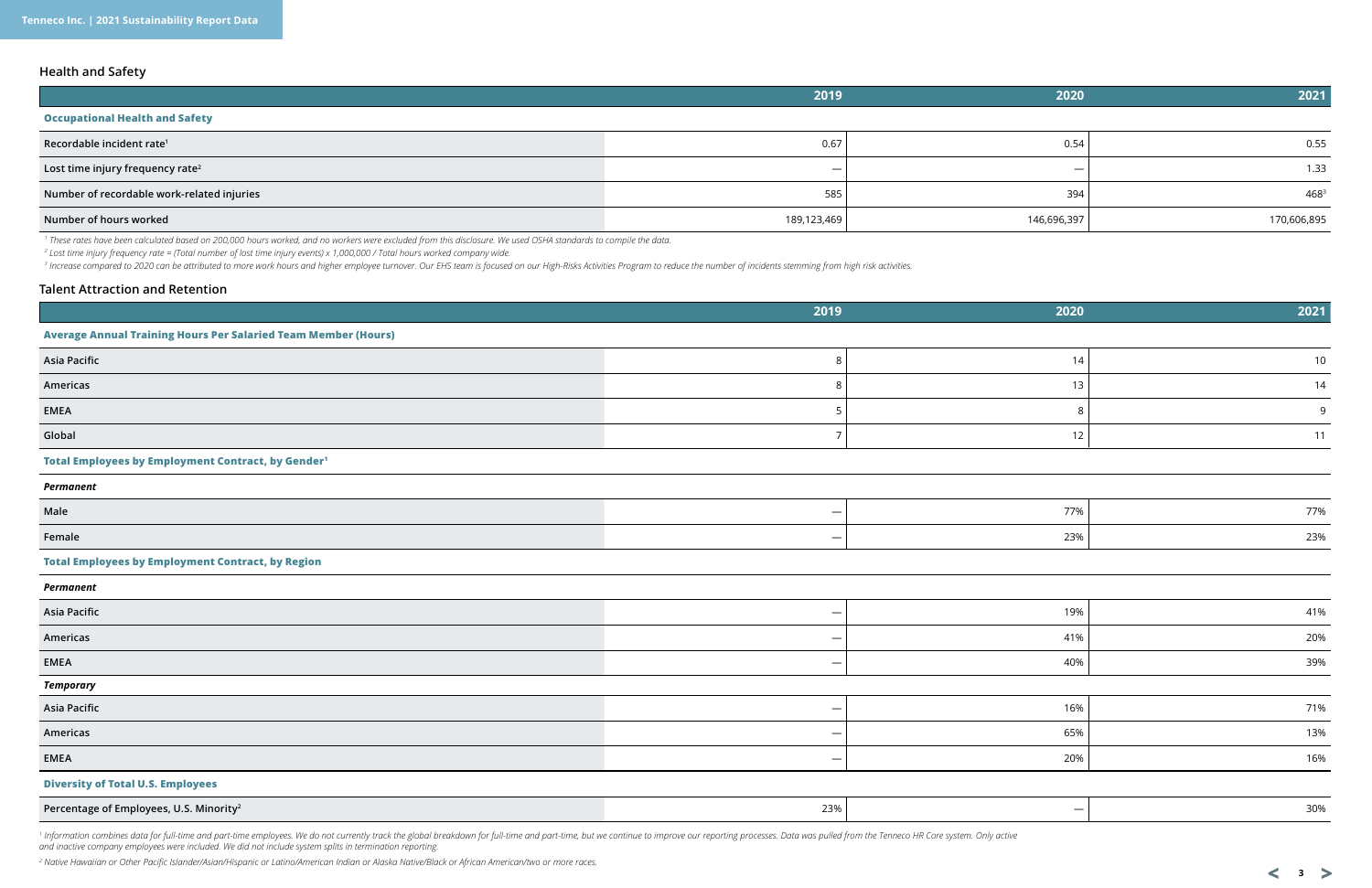## **Talent Attraction and Retention (cont'd)**

|                                        |                | 2019                              |            | 2020                              |        | 2021                              |
|----------------------------------------|----------------|-----------------------------------|------------|-----------------------------------|--------|-----------------------------------|
|                                        | #              | % of Total Employees <sup>1</sup> | $\#$       | % of Total Employees <sup>1</sup> | #      | % of Total Employees <sup>1</sup> |
| <b>New Hires, by Region</b>            |                |                                   |            |                                   |        |                                   |
| <b>Asia Pacific</b>                    | 1,595          | 11%                               | 2,139      | 15%                               | 2,986  | 20%                               |
| Americas                               | 6,450          | 20%                               | 7,129      | 23%                               | 12,258 | 40%                               |
| <b>EMEA</b>                            | 2,465          | 9%                                | 1,764      | 6%                                | 2,416  | 8%                                |
| <b>New Hires, by Gender</b>            |                |                                   |            |                                   |        |                                   |
| Male                                   | 7,324          | 13%                               | 8,066      | 14%                               | 13,023 | 23%                               |
| Female                                 | 2,884          | 17%                               | 2,966      | 17%                               | 4,633  | 28%                               |
| <b>Not Declared</b>                    | $\overline{2}$ | 0%                                |            | 0%                                | 4      | 0%                                |
| <b>New Hires, by Age</b>               |                |                                   |            |                                   |        |                                   |
| < 30 Years                             | 4,973          | 39%                               | 5,719      | 44%                               | 8,969  | 78%                               |
| 30-50 Years                            | 4,497          | 11%                               | 4,583      | 11%                               | 7,458  | 18%                               |
| >50 Years                              | 740            | 4%                                | 730        | 4%                                | 1,233  | 6%                                |
|                                        |                | % of Total Employees <sup>3</sup> | $\pmb{\#}$ | % of Total Employees <sup>3</sup> | #      | % of Total Employees <sup>3</sup> |
| <b>Turnover<sup>2</sup>, by Region</b> |                |                                   |            |                                   |        |                                   |
| <b>Asia Pacific</b>                    | 1,996          | 14%                               | 2,530      | 18%                               | 3,075  | 21%                               |
| Americas                               | 6,958          | 23%                               | 8,610      | 28%                               | 13,137 | 43%                               |
| <b>EMEA</b>                            | 2,926          | 11%                               | 3,340      | 11%                               | 3,457  | 12%                               |
| <b>Turnover<sup>2</sup>, by Gender</b> |                |                                   |            |                                   |        |                                   |
| Male                                   | 8,670          | 15%                               | 10,627     | 18%                               | 14,494 | 25%                               |
| Female                                 | 3,210          | 19%                               | 3,853      | 23%                               | 5,174  | 31%                               |
| <b>Not Declared</b>                    | $\Omega$       | 0%                                | $\Omega$   | 0%                                |        | 0%                                |
| Turnover <sup>2</sup> , by Age         |                |                                   |            |                                   |        |                                   |
| < 30 Years                             | 4,404          | 35%                               | 4,770      | 37%                               | 7,900  | 69%                               |
| 30-50 Years                            | 5,492          | 14%                               | 6,508      | 15%                               | 8,503  | 20%                               |
| >50 Years                              | 1,984          | 10%                               | 3,202      | 16%                               | 3,266  | 16%                               |

<sup>1</sup> Reflects the number of new hires as a percentage of total headcount in that category (region, gender or age) at the end of the year.<br><sup>2</sup> Employees who leave the organization voluntarily or due to dismissal, retirement,

| 2021              |
|-------------------|
|                   |
|                   |
|                   |
|                   |
| 16%               |
| 62%               |
|                   |
| 8.5               |
| Varies regionally |
|                   |

*3 Reflects the total number of employees who leave the organization as a percentage of total headcount in that category (region, gender or age) at the end of the year.*



## **Labor Relations**

*1 To date, no charge has resulted in a finding in favor of the charging party.*

<sup>2</sup> The changes are mainly driven by headcount reduction and restructuring in 2020 related to the impact of COVID-19 on the business.<br><sup>3</sup> Notice periods vary regionally. Tenneco follows all local regulations for minimum no

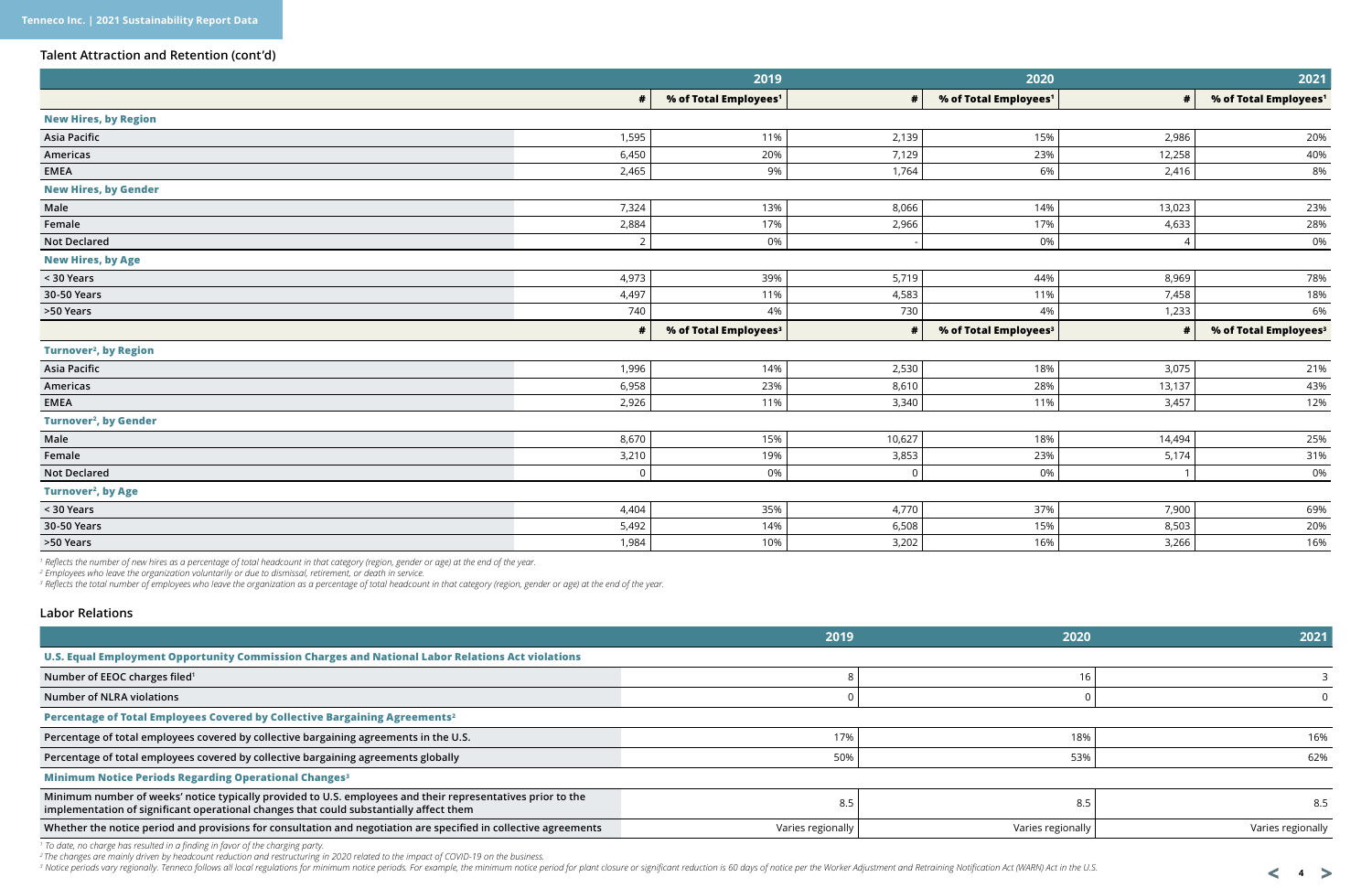# **Inclusion, Diversity and Equity**

|                                                                   | 2019                     | 2020 | 2021 |
|-------------------------------------------------------------------|--------------------------|------|------|
| Diversity of Board Directors, by Gender, Age Group, and Ethnicity |                          |      |      |
| Female                                                            | $\overline{\phantom{a}}$ | 30%  | 36%  |
| Male                                                              |                          | 70%  | 64%  |
| <30 Years                                                         |                          | 0%   | 0%   |
| 30-50 Years                                                       |                          | 0%   | 0%   |
| >50 Years                                                         |                          | 100% | 100% |
| U.S. Ethnic Diversity                                             | $\overline{\phantom{0}}$ | 10%  | 9%   |
| Diversity of Workforce, by Gender, Age Group, and Ethnicity       |                          |      |      |
| <b>Senior Management</b>                                          |                          |      |      |
| Female                                                            |                          | 17%  | 18%  |
| Male                                                              |                          | 83%  | 82%  |
| <30 Years                                                         |                          | 0%   | 0%   |
| 30-50 Years                                                       |                          | 55%  | 50%  |
| >50 Years                                                         |                          | 45%  | 50%  |
| U.S. Ethnic Diversity                                             | $\overline{\phantom{a}}$ | 16%  | 17%  |
| <b>Supervisors/Managers</b>                                       |                          |      |      |
| Female                                                            |                          | 19%  | 21%  |
| Male                                                              |                          | 81%  | 79%  |
| <30 Years                                                         |                          | 2%   | 1%   |
| 30-50 Years                                                       | $\overline{\phantom{m}}$ | 68%  | 65%  |
| >50 Years                                                         |                          | 30%  | 34%  |
| U.S. Ethnic Diversity                                             | $\overline{\phantom{m}}$ | 18%  | 22%  |
| Professionals                                                     |                          |      |      |
| Female                                                            | $\overline{\phantom{0}}$ | 26%  | 28%  |
| Male                                                              |                          | 74%  | 72%  |
| <30 Years                                                         |                          | 15%  | 9%   |
| 30-50 Years                                                       | $\overline{\phantom{m}}$ | 70%  | 65%  |
| >50 Years                                                         |                          | 15%  | 26%  |
| U.S. Ethnic Diversity                                             |                          | 16%  | 19%  |

 $\lt$  5  $>$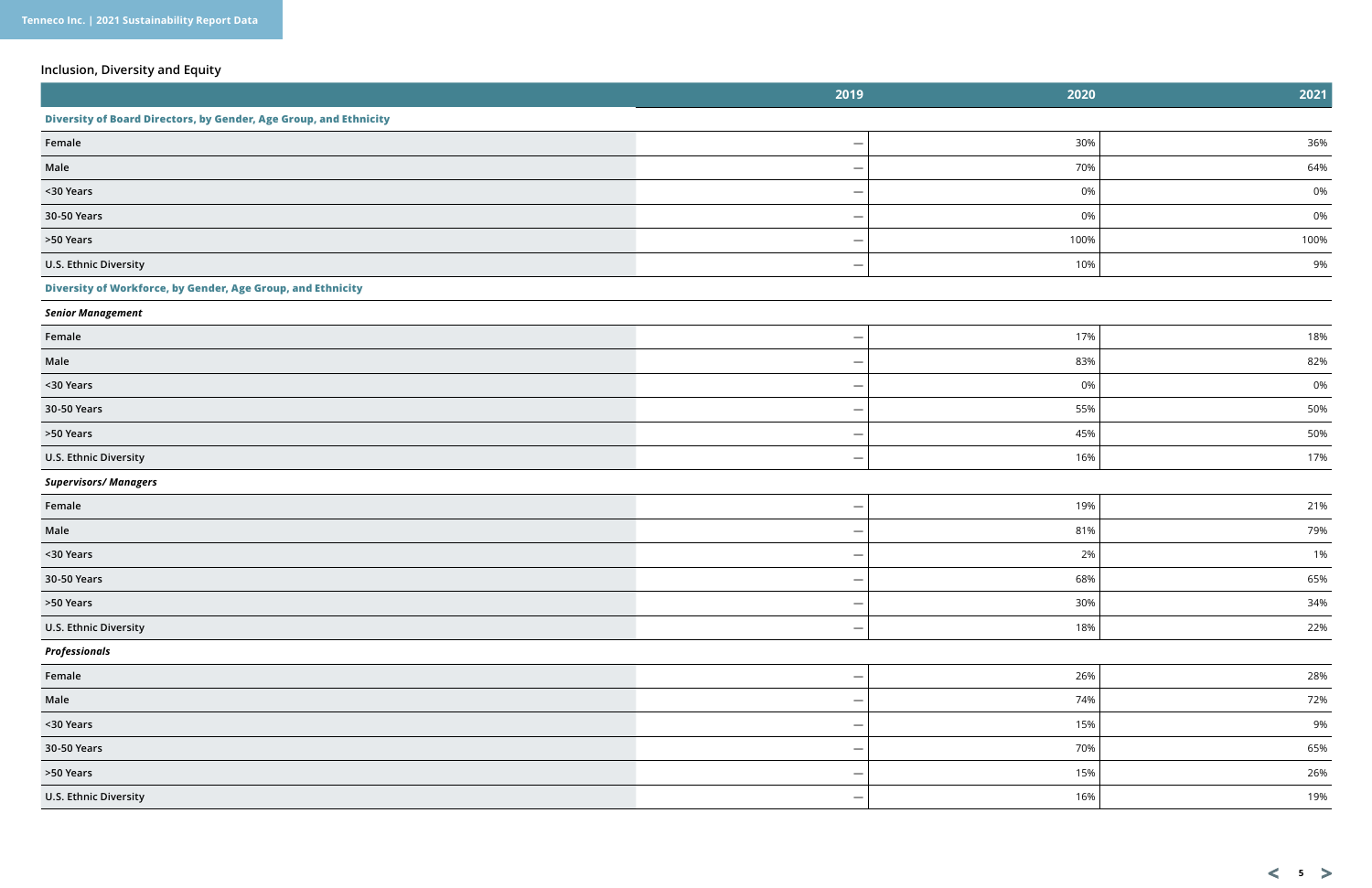# **Ethics and Compliance**

# **Cybersecurity**

|                                                                                                                                                                                                                        | 2019   | 2020               | 2021   |
|------------------------------------------------------------------------------------------------------------------------------------------------------------------------------------------------------------------------|--------|--------------------|--------|
| <b>Business Ethics Training</b>                                                                                                                                                                                        |        |                    |        |
| Number of interactive training sessions for ethics and compliance                                                                                                                                                      |        | 190                | 993    |
| Number of team members reached from training                                                                                                                                                                           |        | 8,600              | 57,032 |
| Percentage of total workforce trained on business ethics issues                                                                                                                                                        |        |                    | 99%    |
| <b>Anti-Corruption</b>                                                                                                                                                                                                 |        |                    |        |
| Total number and percentage of operations assessed for risks related to corruption                                                                                                                                     |        | 100%               | 100%   |
| Number of legal actions pending during the reporting period regarding anti-competitive behavior and<br>violations of antitrust and monopoly legislation in which the organization has been identified as a participant |        |                    |        |
| Total amount of monetary losses as a result of legal proceedings associated with anti-competitive behavior<br>regulations                                                                                              | \$0.6M | \$33M <sup>1</sup> | \$0M   |

<sup>1</sup> These costs relate to prior events and do not represent new cases. Tenneco established a reserve of \$132 million in our second quarter 2017 financial results for settlement costs relating to these matters; as of Decemb

|                                                                                                                                                            | 2019 | 2020 | 2021 |
|------------------------------------------------------------------------------------------------------------------------------------------------------------|------|------|------|
| Substantiated complaints concerning breaches of customer privacy and losses of customer data                                                               |      |      |      |
| Total number of substantiated complaints received concerning breaches of customer privacy, categorized by:                                                 |      |      |      |
| Complaints received from outside parties and substantiated by the organization                                                                             |      |      |      |
| Complaints from regulatory bodies                                                                                                                          |      |      |      |
| Total number of complaints                                                                                                                                 |      |      |      |
| Total number of identified leaks, thefts or losses of customer data                                                                                        |      |      |      |
| Percentage of all operational sites with an information security management system (ISMS) certified to ISO 27000 (or<br>other equivalent/similar standard) | -    |      | 6%   |

 $6 >$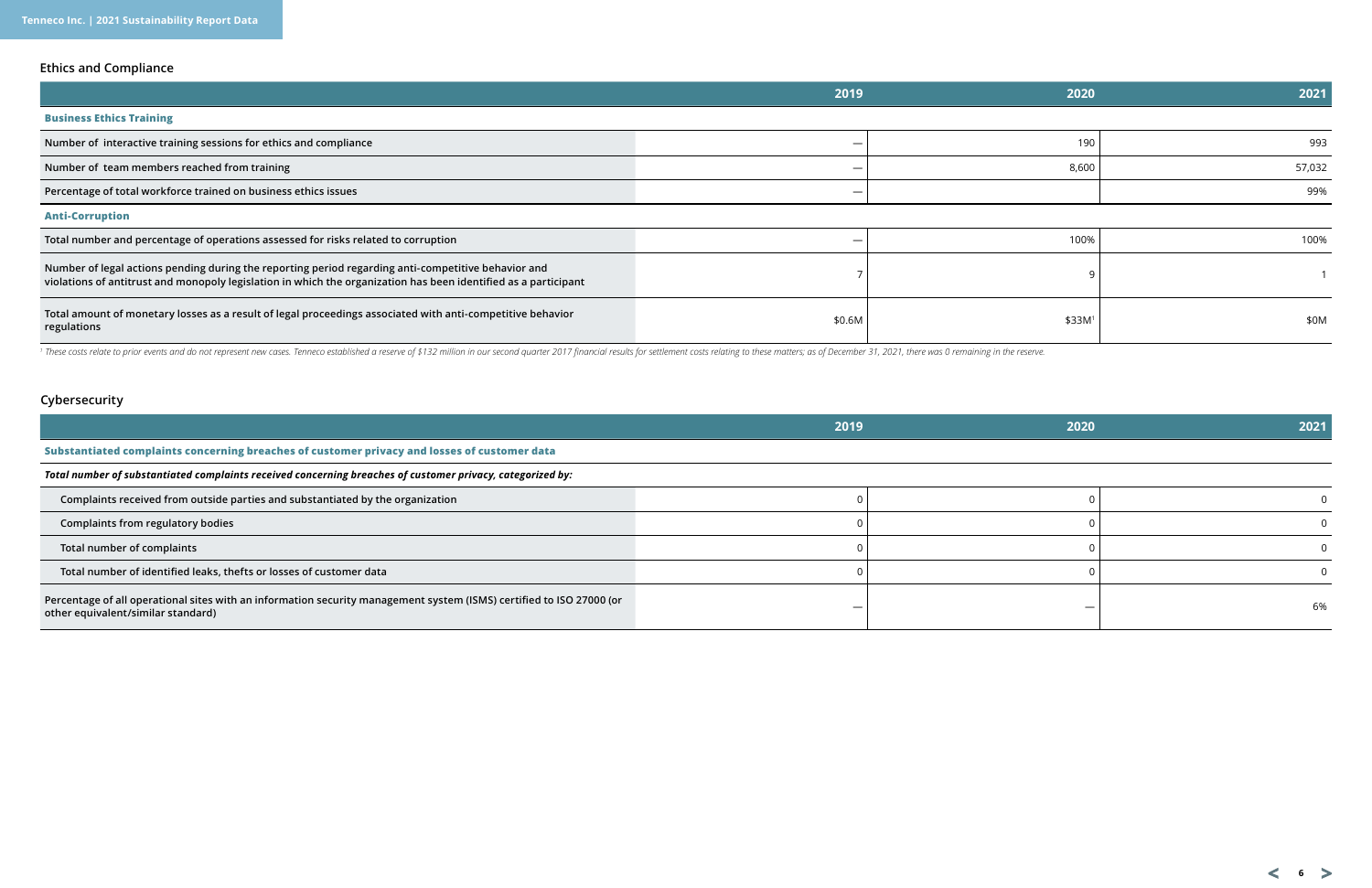# **Supply Chain Management**

|                                           | 2019                     | 2020     | 2021           |
|-------------------------------------------|--------------------------|----------|----------------|
| <b>Supplier Base<sup>1</sup></b>          |                          |          |                |
| Number of suppliers                       | $\overline{\phantom{m}}$ | 45,067   | 44,567         |
| Total supplier spend                      |                          | \$9,575M | \$11,240M      |
| <b>Supplier Diversity</b>                 |                          |          |                |
| <b>Minority Business Enterprise (MBE)</b> |                          |          |                |
| Number of suppliers                       | 63                       | 75       | 85             |
| Spend (million)                           | 64                       | 51       | 45             |
| <b>Women Business Enterprise (WBE)</b>    |                          |          |                |
| Number of suppliers                       | 84                       | 88       | 94             |
| Spend (million)                           | 49                       | 25       | 39             |
| <b>Veteran Business Enterprise (VET)</b>  |                          |          |                |
| Number of suppliers                       | 31                       | 14       | 12             |
| Spend (million)                           | 69                       |          | $\overline{2}$ |

|                                                                                                                                                                                      | 2019           | 2020           | 2021           |
|--------------------------------------------------------------------------------------------------------------------------------------------------------------------------------------|----------------|----------------|----------------|
| <b>Product Safety</b>                                                                                                                                                                |                |                |                |
| Percentage of manufacturing sites that were certified in accordance with the IATF 16949 and/or ISO 9001 standard                                                                     |                | 97%            | 99%            |
| Number of recalls issued <sup>1</sup>                                                                                                                                                |                |                |                |
| <b>Total units recalled</b>                                                                                                                                                          |                | 2,340          | 3,700          |
| Incidents of noncompliance concerning the health and safety impacts of products and services                                                                                         |                |                |                |
| Incidents of non-compliance with regulations resulting in a fine or penalty                                                                                                          |                |                | $\Omega$       |
| Incidents of non-compliance with regulations resulting in a warning                                                                                                                  |                |                | $\overline{0}$ |
| Incidents of non-compliance with voluntary codes                                                                                                                                     |                |                | $\Omega$       |
| Total number of incidents of noncompliance with regulations and/ or voluntary codes concerning the health and<br>safety impacts of products and services within the reporting period |                |                |                |
| <b>Product Efficiency<sup>2</sup></b>                                                                                                                                                |                |                |                |
| Total revenue from products that contribute to fuel efficiency and/or emission reduction                                                                                             |                | 41%            | 41%            |
| Total revenue from products designed to increase fuel efficiency and/or reduce emissions during their use phase                                                                      | \$6,516M (37%) | \$6,376M (41%) | \$7,402M (41%) |
| <b>Product Innovation</b> <sup>3</sup>                                                                                                                                               |                |                |                |
| Number of parts produced                                                                                                                                                             |                | 4,816,862,704  | 5,387,103,943  |
| Percentage of products sold, by revenue, that are recyclable                                                                                                                         | 91%            | 91%            | 91%            |

1 Data represents NHTSA recalls in the U.S. and any equivalent recalls in other countries. Tenneco is not aware of additional recalls. Tenneco identified a potential issue and voluntarily initiated the recalls. <sup>2</sup> This re *3 The data included here reflects the number of parts shipped because we do not track the number of parts produced for each business unit.*

# **Product Management**

*1 Supplier Locations include North America, Europe, China, Mexico, the U.S. and India. Materials/Inputs Supplied include raw materials, coatings, packaging, stamping, steel, and other products.*